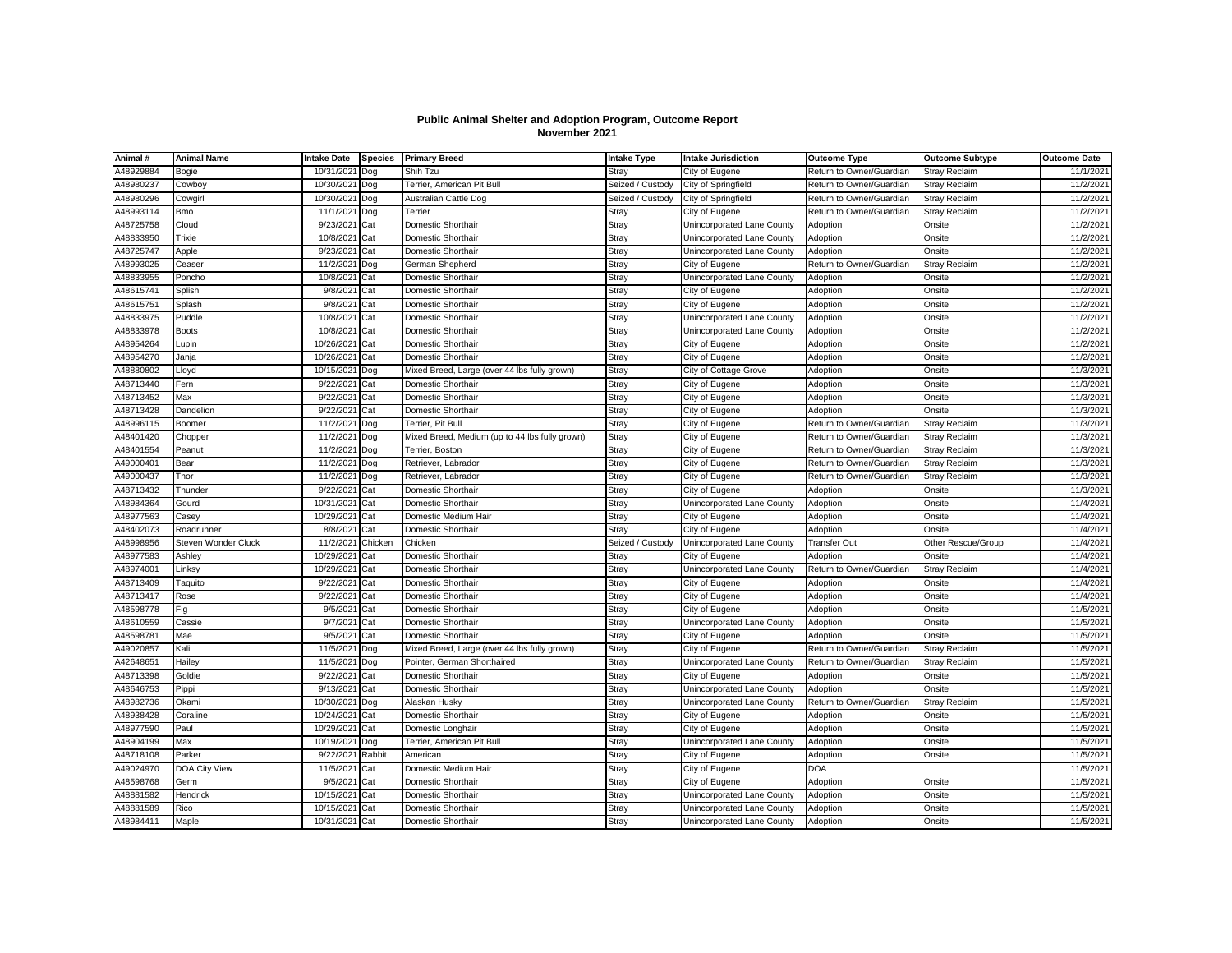| A48598771<br>Mr Toad<br>9/5/202<br>11/6/2021<br>Cat<br>Domestic Shorthair<br>Stray<br>City of Eugene<br>Adoption<br>Onsite<br>A48866896<br>10/13/2021<br>Unincorporated Lane County<br>11/6/2021<br>Dr. Egon Spengler<br>Domestic Goose<br>Seized / Custody<br>Adoption<br>Onsite<br>Goose<br>11/6/2021<br>A48866904<br>Dr. Raymond Stantz<br>10/13/2021<br>Goose<br>Domestic Goose<br>Seized / Custody<br>Unincorporated Lane County<br>Adoption<br>Onsite<br>A48866909<br>10/13/202<br>Seized / Custody<br>11/6/2021<br>Dr. Peter Venkman<br>Goose<br>Domestic Goose<br>Unincorporated Lane County<br>Adoption<br>Onsite<br>A48866914<br>Winston Zeddemore<br>10/13/202<br>Goose<br>Domestic Goose<br>Seized / Custody<br>Unincorporated Lane County<br>Adoption<br>Onsite<br>11/6/2021<br>11/6/2021<br>A48598785<br>9/5/202<br>Domestic Shorthair<br>Adoption<br>Bebe<br>Cat<br>Stray<br>City of Eugene<br>Onsite<br>A48976463<br>10/29/2021<br>Stray<br>Adoption<br>Onsite<br>Queen Nala<br>Cat<br>Domestic Shorthair<br>Unincorporated Lane County<br>11/6/2021<br>A48984405<br>10/31/202<br>11/6/2021<br>Domestic Shorthair<br>Stray<br>Unincorporated Lane County<br>Adoption<br>Onsite<br>Sage<br>Cat<br>A49028076<br>Return to Owner/Guardian<br>11/6/2021<br>River<br>11/6/202<br>Dog<br>Retriever, Flat-Coated<br>Stray<br>City of Eugene<br><b>Stray Reclaim</b><br>A48984395<br>Stray<br>Harvest<br>10/31/202<br>Domestic Shorthair<br>Unincorporated Lane County<br>Adoption<br>Onsite<br>11/6/2021<br>Cat<br>A48977579<br>11/6/2021<br>10/29/2021<br>Domestic Medium Hair<br>Stray<br>City of Eugene<br>Onsite<br>April<br>Cat<br>Adoption<br>A49001590<br>11/2/2021<br>Seized / Custody<br>City of Eugene<br>Return to Owner/Guardian<br>Safekeeping RTO<br>11/6/2021<br>Lestat<br>Dog<br>Terrier, American Pit Bull<br>11/7/2021<br>A48805501<br>10/5/202<br>Domestic Shorthair<br>Stray<br>Unincorporated Lane County<br>Adoption<br>Onsite<br>Lonny<br>Cat<br>11/7/2021<br>A48805530<br>Brody<br>10/5/202<br>Cat<br>Domestic Shorthair<br>Stray<br>Unincorporated Lane County<br>Adoption<br>Onsite<br>A49030638<br>11/7/2021<br>Retriever, Labrador<br>Return to Owner/Guardian<br>11/7/2021<br>Elenor<br>Stray<br>Unincorporated Lane County<br>Stray Reclaim<br>Dog<br>11/7/2021<br>A49030676<br>11/7/2021<br>Stray<br>Return to Owner/Guardian<br><b>Stray Reclaim</b><br>Lily<br>Dog<br>Retriever, Labrador<br>Unincorporated Lane County<br>A48890007<br>10/17/202<br>Stray<br>11/7/2021<br>Fendi<br>Cat<br>Domestic Shorthair<br>City of Eugene<br>Adoption<br>Onsite<br>A48889892<br>Reno<br>10/17/202<br>Mixed Breed, Large (over 44 lbs fully grown)<br>Stray<br>City of Eugene<br>Adoption<br>Onsite<br>11/7/2021<br>Dog<br>A48648182<br>9/13/202<br>Onsite<br>11/8/2021<br>Ares<br>German Shepherd<br>Stray<br>City of Eugene<br>Adoption<br>Dog<br>A49032843<br>Stray<br><b>Stray Reclaim</b><br>Xena<br>11/7/2021<br>Dog<br>Chihuahua, Short Coat<br>City of Springfield<br>Return to Owner/Guardian<br>11/8/2021<br>A48937755<br>11/8/2021<br>10/24/202<br>Domestic Shorthair<br>Stray<br>Onsite<br>Sabrina<br>Cat<br>City of Eugene<br>Adoption<br>A48937759<br>10/24/202<br>11/8/2021<br>Harvey<br>Cat<br>Domestic Shorthair<br>Stray<br>City of Eugene<br>Adoption<br>Onsite<br>A49025231<br>Safekeeping RTO<br>11/8/202<br>Clyde<br>11/5/2021<br>Mixed Breed, Large (over 44 lbs fully grown)<br>Seized / Custody<br>Unincorporated Lane County<br>Return to Owner/Guardian<br>Dog<br>A49027002<br>11/6/2021<br>Seized / Custody<br>Return to Owner/Guardian<br>Safekeeping RTO<br>11/9/2021<br>Aiyla<br>Dog<br>Shepherd<br>City of Eugene<br>A48929884<br>11/3/202<br>Shih Tzu<br>Stray<br>11/9/2021<br>Bogie<br>Dog<br>City of Eugene<br>Return to Owner/Guardian<br>Safekeeping RTO<br>A48995799<br>11/2/202<br>Domestic Shorthair<br>Stray<br>Unincorporated Lane County<br>Adoption<br>Onsite<br>11/9/202<br>Ginger<br>Cat<br>A49017504<br>11/4/202<br>Stray<br>11/9/2021<br>Rio<br>Cat<br>Domestic Shorthair<br>City of Eugene<br>Adoption<br>Onsite<br>A48984693<br>10/31/2021<br>11/9/2021<br>Mr. Barky<br>Dog<br>Schnauzer, Miniature<br>Stray<br>City of Eugene<br>Return to Owner/Guardian<br>Stray Reclaim<br>A48450368<br>Stray<br>11/9/2021<br>11/7/202<br>Unincorporated Lane County<br>Return to Owner/Guardian<br><b>Stray Reclaim</b><br>Coco 2<br>Dog<br>Retriever, Labrador<br>A48714004<br>9/22/202<br>11/10/2021<br>Jasper<br>Cat<br>Domestic Shorthair<br>Stray<br>Unincorporated Lane County<br>Adoption<br>Onsite<br>A48714028<br>Julius<br>11/10/2021<br>9/22/202<br>Domestic Shorthair<br>Stray<br>Unincorporated Lane County<br>Adoption<br>Onsite<br>Cat<br>A39846032<br>10/25/202<br>Shih Tzu<br>Seized / Custody<br>City of Springfield<br>Return to Owner/Guardian<br>Safekeeping RTO<br>11/10/2021<br>Coco<br>Dog<br>A48995780<br>11/2/2021<br>Stray<br>Adoption<br>Raven<br>Cat<br>Domestic Shorthair<br>Unincorporated Lane County<br>Onsite<br>11/10/2021<br>A48995768<br>11/2/202<br>Domestic Shorthair<br>Stray<br>Unincorporated Lane County<br>Onsite<br>11/10/2021<br>Russet<br>Cat<br>Adoption<br>11/10/202<br>A48714015<br>9/22/202<br>Cat<br>Domestic Shorthair<br>Stray<br>Unincorporated Lane County<br>Adoption<br>Onsite<br>Josie<br>A40738258<br>Lefty<br>11/8/2021<br>Stray<br>Safekeeping RTO<br>11/10/202<br>Australian Cattle Dog<br>City of Eugene<br>Return to Owner/Guardian<br>Dog<br>A48995829<br>Stray<br>11/10/2021<br>Crow<br>11/2/202<br>Domestic Shorthair<br>Unincorporated Lane County<br>Adoption<br>Onsite<br>Cat<br>A49035937<br>11/10/202<br>Mr. Grey<br>11/8/202<br>Cat<br>Domestic Shorthair<br>Stray<br>City of Eugene<br>Return to Owner/Guardian<br>Stray Reclaim<br>A48977311<br>Tyler<br>10/29/202<br>Domestic Shorthair<br>Stray<br>Adoption<br>Onsite<br>11/11/2021<br>Cat<br>City of Eugene<br>11/11/202<br>A48950945<br>10/26/202<br>Domestic Shorthair<br>Seized / Custody<br>City of Eugene<br>Adoption<br>Onsite<br>Tarot<br>Cat<br>Seized / Custody<br>Adoption<br>A48951059<br>Moonlight<br>10/26/2021<br>Cat<br>Siamese<br>City of Eugene<br>Onsite<br>11/11/2021<br>A48960563<br>10/27/202<br>Domestic Medium Hair<br>Adoption<br>11/11/2021<br>Jasmine<br>Cat<br>Stray<br>City of Eugene<br>Onsite<br>11/11/2021<br>A48960570<br>Aurora<br>10/27/202<br>Cat<br>Domestic Shorthair<br>Stray<br>City of Eugene<br>Adoption<br>Onsite<br>A48804445<br>11/11/2021<br>Tuffy<br>10/5/202<br>Domestic Shorthair<br>Stray<br>Unincorporated Lane County<br>Adoption<br>Onsite<br>Cat<br>A49055702<br>11/10/2021<br><b>Basset Hound</b><br>Seized / Custody<br>Return to Owner/Guardian<br>11/11/2021<br>Peaches<br>Dog<br>City of Springfield<br><b>Stray Reclaim</b><br>A49055351<br>Stray<br>11/11/2021<br>Kai<br>11/10/202<br>Mixed Breed, Large (over 44 lbs fully grown)<br>Unincorporated Lane County<br>Return to Owner/Guardian<br><b>Stray Reclaim</b><br>Dog<br>A49055363<br>PutPut<br>11/10/202<br>Mixed Breed, Large (over 44 lbs fully grown)<br>Stray<br>Unincorporated Lane County<br>Return to Owner/Guardian<br><b>Stray Reclaim</b><br>11/11/2021<br>Dog<br>A48804480<br>11/11/2021<br>Toby<br>10/5/202<br>Cat<br>Domestic Shorthair<br>Stray<br>Unincorporated Lane County<br>Adoption<br>Onsite<br>A49061297<br>11/11/2021<br>Chihuahua, Short Coat<br>Stray<br>City of Springfield<br>Return to Owner/Guardian<br>Stray Reclaim<br>11/11/2021<br>Jesse<br>Dog<br>Stray<br>11/11/2021<br>A48946044<br>Zeus<br>10/25/2021<br>Terrier, Pit Bull<br>City of Springfield<br>Return to Owner/Guardian<br>Safekeeping RTO<br>Dog<br>11/11/2021<br>A48910648<br>11/11/202<br>Mixed Breed, Large (over 44 lbs fully grown)<br>Stray<br>Unincorporated Lane County<br>Return to Owner/Guardian<br>Coco<br>Dog<br><b>Stray Reclaim</b><br>A48980750<br>Stray<br>11/11/2021<br>Carver<br>10/30/202<br>Dog<br>Retriever, Labrador<br>City of Springfield<br>Adoption<br>Onsite<br>A49061964<br>11/11/2021<br>Bulldog, English<br>Stray<br>City of Eugene<br>Return to Owner/Guardian<br>11/12/2021<br>Swiper<br>Dog<br><b>Stray Reclaim</b> | A49025258 | Loon | 11/5/2021 | Dog | <b>Border Collie</b> | Stray | City of Springfield | Return to Owner/Guardian | <b>Stray Reclaim</b> | 11/6/2021 |
|---------------------------------------------------------------------------------------------------------------------------------------------------------------------------------------------------------------------------------------------------------------------------------------------------------------------------------------------------------------------------------------------------------------------------------------------------------------------------------------------------------------------------------------------------------------------------------------------------------------------------------------------------------------------------------------------------------------------------------------------------------------------------------------------------------------------------------------------------------------------------------------------------------------------------------------------------------------------------------------------------------------------------------------------------------------------------------------------------------------------------------------------------------------------------------------------------------------------------------------------------------------------------------------------------------------------------------------------------------------------------------------------------------------------------------------------------------------------------------------------------------------------------------------------------------------------------------------------------------------------------------------------------------------------------------------------------------------------------------------------------------------------------------------------------------------------------------------------------------------------------------------------------------------------------------------------------------------------------------------------------------------------------------------------------------------------------------------------------------------------------------------------------------------------------------------------------------------------------------------------------------------------------------------------------------------------------------------------------------------------------------------------------------------------------------------------------------------------------------------------------------------------------------------------------------------------------------------------------------------------------------------------------------------------------------------------------------------------------------------------------------------------------------------------------------------------------------------------------------------------------------------------------------------------------------------------------------------------------------------------------------------------------------------------------------------------------------------------------------------------------------------------------------------------------------------------------------------------------------------------------------------------------------------------------------------------------------------------------------------------------------------------------------------------------------------------------------------------------------------------------------------------------------------------------------------------------------------------------------------------------------------------------------------------------------------------------------------------------------------------------------------------------------------------------------------------------------------------------------------------------------------------------------------------------------------------------------------------------------------------------------------------------------------------------------------------------------------------------------------------------------------------------------------------------------------------------------------------------------------------------------------------------------------------------------------------------------------------------------------------------------------------------------------------------------------------------------------------------------------------------------------------------------------------------------------------------------------------------------------------------------------------------------------------------------------------------------------------------------------------------------------------------------------------------------------------------------------------------------------------------------------------------------------------------------------------------------------------------------------------------------------------------------------------------------------------------------------------------------------------------------------------------------------------------------------------------------------------------------------------------------------------------------------------------------------------------------------------------------------------------------------------------------------------------------------------------------------------------------------------------------------------------------------------------------------------------------------------------------------------------------------------------------------------------------------------------------------------------------------------------------------------------------------------------------------------------------------------------------------------------------------------------------------------------------------------------------------------------------------------------------------------------------------------------------------------------------------------------------------------------------------------------------------------------------------------------------------------------------------------------------------------------------------------------------------------------------------------------------------------------------------------------------------------------------------------------------------------------------------------------------------------------------------------------------------------------------------------------------------------------------------------------------------------------------------------------------------------------------------------------------------------------------------------------------------------------------------------------------------------------------------------------------------------------------------------------------------------------------------------------------------------------------------------------------------------------------------------------------------------------------------------------------------------------------------------------------------------------------------------------------------------------------------------------------------------------------------------------------------------------------------------------------------------------------------------------------------------------------------------------------------------------------------------------------------------------------------------------------------------------------------------------------------------------------------------------------------------------------------------------------------------------------------------------------------------------------------------------------------------------------------------------------------------------------------------------------------------------------------------------------------------------------------------------------------------------------------------------------------------------------------------------------------------------|-----------|------|-----------|-----|----------------------|-------|---------------------|--------------------------|----------------------|-----------|
|                                                                                                                                                                                                                                                                                                                                                                                                                                                                                                                                                                                                                                                                                                                                                                                                                                                                                                                                                                                                                                                                                                                                                                                                                                                                                                                                                                                                                                                                                                                                                                                                                                                                                                                                                                                                                                                                                                                                                                                                                                                                                                                                                                                                                                                                                                                                                                                                                                                                                                                                                                                                                                                                                                                                                                                                                                                                                                                                                                                                                                                                                                                                                                                                                                                                                                                                                                                                                                                                                                                                                                                                                                                                                                                                                                                                                                                                                                                                                                                                                                                                                                                                                                                                                                                                                                                                                                                                                                                                                                                                                                                                                                                                                                                                                                                                                                                                                                                                                                                                                                                                                                                                                                                                                                                                                                                                                                                                                                                                                                                                                                                                                                                                                                                                                                                                                                                                                                                                                                                                                                                                                                                                                                                                                                                                                                                                                                                                                                                                                                                                                                                                                                                                                                                                                                                                                                                                                                                                                                                                                                                                                                                                                                                                                                                                                                                                                                                                                                                                                                                                                                                                                                                                                                                                                                                                                                                                                                                                                                                                                                                                                                                                                                           |           |      |           |     |                      |       |                     |                          |                      |           |
|                                                                                                                                                                                                                                                                                                                                                                                                                                                                                                                                                                                                                                                                                                                                                                                                                                                                                                                                                                                                                                                                                                                                                                                                                                                                                                                                                                                                                                                                                                                                                                                                                                                                                                                                                                                                                                                                                                                                                                                                                                                                                                                                                                                                                                                                                                                                                                                                                                                                                                                                                                                                                                                                                                                                                                                                                                                                                                                                                                                                                                                                                                                                                                                                                                                                                                                                                                                                                                                                                                                                                                                                                                                                                                                                                                                                                                                                                                                                                                                                                                                                                                                                                                                                                                                                                                                                                                                                                                                                                                                                                                                                                                                                                                                                                                                                                                                                                                                                                                                                                                                                                                                                                                                                                                                                                                                                                                                                                                                                                                                                                                                                                                                                                                                                                                                                                                                                                                                                                                                                                                                                                                                                                                                                                                                                                                                                                                                                                                                                                                                                                                                                                                                                                                                                                                                                                                                                                                                                                                                                                                                                                                                                                                                                                                                                                                                                                                                                                                                                                                                                                                                                                                                                                                                                                                                                                                                                                                                                                                                                                                                                                                                                                                           |           |      |           |     |                      |       |                     |                          |                      |           |
|                                                                                                                                                                                                                                                                                                                                                                                                                                                                                                                                                                                                                                                                                                                                                                                                                                                                                                                                                                                                                                                                                                                                                                                                                                                                                                                                                                                                                                                                                                                                                                                                                                                                                                                                                                                                                                                                                                                                                                                                                                                                                                                                                                                                                                                                                                                                                                                                                                                                                                                                                                                                                                                                                                                                                                                                                                                                                                                                                                                                                                                                                                                                                                                                                                                                                                                                                                                                                                                                                                                                                                                                                                                                                                                                                                                                                                                                                                                                                                                                                                                                                                                                                                                                                                                                                                                                                                                                                                                                                                                                                                                                                                                                                                                                                                                                                                                                                                                                                                                                                                                                                                                                                                                                                                                                                                                                                                                                                                                                                                                                                                                                                                                                                                                                                                                                                                                                                                                                                                                                                                                                                                                                                                                                                                                                                                                                                                                                                                                                                                                                                                                                                                                                                                                                                                                                                                                                                                                                                                                                                                                                                                                                                                                                                                                                                                                                                                                                                                                                                                                                                                                                                                                                                                                                                                                                                                                                                                                                                                                                                                                                                                                                                                           |           |      |           |     |                      |       |                     |                          |                      |           |
|                                                                                                                                                                                                                                                                                                                                                                                                                                                                                                                                                                                                                                                                                                                                                                                                                                                                                                                                                                                                                                                                                                                                                                                                                                                                                                                                                                                                                                                                                                                                                                                                                                                                                                                                                                                                                                                                                                                                                                                                                                                                                                                                                                                                                                                                                                                                                                                                                                                                                                                                                                                                                                                                                                                                                                                                                                                                                                                                                                                                                                                                                                                                                                                                                                                                                                                                                                                                                                                                                                                                                                                                                                                                                                                                                                                                                                                                                                                                                                                                                                                                                                                                                                                                                                                                                                                                                                                                                                                                                                                                                                                                                                                                                                                                                                                                                                                                                                                                                                                                                                                                                                                                                                                                                                                                                                                                                                                                                                                                                                                                                                                                                                                                                                                                                                                                                                                                                                                                                                                                                                                                                                                                                                                                                                                                                                                                                                                                                                                                                                                                                                                                                                                                                                                                                                                                                                                                                                                                                                                                                                                                                                                                                                                                                                                                                                                                                                                                                                                                                                                                                                                                                                                                                                                                                                                                                                                                                                                                                                                                                                                                                                                                                                           |           |      |           |     |                      |       |                     |                          |                      |           |
|                                                                                                                                                                                                                                                                                                                                                                                                                                                                                                                                                                                                                                                                                                                                                                                                                                                                                                                                                                                                                                                                                                                                                                                                                                                                                                                                                                                                                                                                                                                                                                                                                                                                                                                                                                                                                                                                                                                                                                                                                                                                                                                                                                                                                                                                                                                                                                                                                                                                                                                                                                                                                                                                                                                                                                                                                                                                                                                                                                                                                                                                                                                                                                                                                                                                                                                                                                                                                                                                                                                                                                                                                                                                                                                                                                                                                                                                                                                                                                                                                                                                                                                                                                                                                                                                                                                                                                                                                                                                                                                                                                                                                                                                                                                                                                                                                                                                                                                                                                                                                                                                                                                                                                                                                                                                                                                                                                                                                                                                                                                                                                                                                                                                                                                                                                                                                                                                                                                                                                                                                                                                                                                                                                                                                                                                                                                                                                                                                                                                                                                                                                                                                                                                                                                                                                                                                                                                                                                                                                                                                                                                                                                                                                                                                                                                                                                                                                                                                                                                                                                                                                                                                                                                                                                                                                                                                                                                                                                                                                                                                                                                                                                                                                           |           |      |           |     |                      |       |                     |                          |                      |           |
|                                                                                                                                                                                                                                                                                                                                                                                                                                                                                                                                                                                                                                                                                                                                                                                                                                                                                                                                                                                                                                                                                                                                                                                                                                                                                                                                                                                                                                                                                                                                                                                                                                                                                                                                                                                                                                                                                                                                                                                                                                                                                                                                                                                                                                                                                                                                                                                                                                                                                                                                                                                                                                                                                                                                                                                                                                                                                                                                                                                                                                                                                                                                                                                                                                                                                                                                                                                                                                                                                                                                                                                                                                                                                                                                                                                                                                                                                                                                                                                                                                                                                                                                                                                                                                                                                                                                                                                                                                                                                                                                                                                                                                                                                                                                                                                                                                                                                                                                                                                                                                                                                                                                                                                                                                                                                                                                                                                                                                                                                                                                                                                                                                                                                                                                                                                                                                                                                                                                                                                                                                                                                                                                                                                                                                                                                                                                                                                                                                                                                                                                                                                                                                                                                                                                                                                                                                                                                                                                                                                                                                                                                                                                                                                                                                                                                                                                                                                                                                                                                                                                                                                                                                                                                                                                                                                                                                                                                                                                                                                                                                                                                                                                                                           |           |      |           |     |                      |       |                     |                          |                      |           |
|                                                                                                                                                                                                                                                                                                                                                                                                                                                                                                                                                                                                                                                                                                                                                                                                                                                                                                                                                                                                                                                                                                                                                                                                                                                                                                                                                                                                                                                                                                                                                                                                                                                                                                                                                                                                                                                                                                                                                                                                                                                                                                                                                                                                                                                                                                                                                                                                                                                                                                                                                                                                                                                                                                                                                                                                                                                                                                                                                                                                                                                                                                                                                                                                                                                                                                                                                                                                                                                                                                                                                                                                                                                                                                                                                                                                                                                                                                                                                                                                                                                                                                                                                                                                                                                                                                                                                                                                                                                                                                                                                                                                                                                                                                                                                                                                                                                                                                                                                                                                                                                                                                                                                                                                                                                                                                                                                                                                                                                                                                                                                                                                                                                                                                                                                                                                                                                                                                                                                                                                                                                                                                                                                                                                                                                                                                                                                                                                                                                                                                                                                                                                                                                                                                                                                                                                                                                                                                                                                                                                                                                                                                                                                                                                                                                                                                                                                                                                                                                                                                                                                                                                                                                                                                                                                                                                                                                                                                                                                                                                                                                                                                                                                                           |           |      |           |     |                      |       |                     |                          |                      |           |
|                                                                                                                                                                                                                                                                                                                                                                                                                                                                                                                                                                                                                                                                                                                                                                                                                                                                                                                                                                                                                                                                                                                                                                                                                                                                                                                                                                                                                                                                                                                                                                                                                                                                                                                                                                                                                                                                                                                                                                                                                                                                                                                                                                                                                                                                                                                                                                                                                                                                                                                                                                                                                                                                                                                                                                                                                                                                                                                                                                                                                                                                                                                                                                                                                                                                                                                                                                                                                                                                                                                                                                                                                                                                                                                                                                                                                                                                                                                                                                                                                                                                                                                                                                                                                                                                                                                                                                                                                                                                                                                                                                                                                                                                                                                                                                                                                                                                                                                                                                                                                                                                                                                                                                                                                                                                                                                                                                                                                                                                                                                                                                                                                                                                                                                                                                                                                                                                                                                                                                                                                                                                                                                                                                                                                                                                                                                                                                                                                                                                                                                                                                                                                                                                                                                                                                                                                                                                                                                                                                                                                                                                                                                                                                                                                                                                                                                                                                                                                                                                                                                                                                                                                                                                                                                                                                                                                                                                                                                                                                                                                                                                                                                                                                           |           |      |           |     |                      |       |                     |                          |                      |           |
|                                                                                                                                                                                                                                                                                                                                                                                                                                                                                                                                                                                                                                                                                                                                                                                                                                                                                                                                                                                                                                                                                                                                                                                                                                                                                                                                                                                                                                                                                                                                                                                                                                                                                                                                                                                                                                                                                                                                                                                                                                                                                                                                                                                                                                                                                                                                                                                                                                                                                                                                                                                                                                                                                                                                                                                                                                                                                                                                                                                                                                                                                                                                                                                                                                                                                                                                                                                                                                                                                                                                                                                                                                                                                                                                                                                                                                                                                                                                                                                                                                                                                                                                                                                                                                                                                                                                                                                                                                                                                                                                                                                                                                                                                                                                                                                                                                                                                                                                                                                                                                                                                                                                                                                                                                                                                                                                                                                                                                                                                                                                                                                                                                                                                                                                                                                                                                                                                                                                                                                                                                                                                                                                                                                                                                                                                                                                                                                                                                                                                                                                                                                                                                                                                                                                                                                                                                                                                                                                                                                                                                                                                                                                                                                                                                                                                                                                                                                                                                                                                                                                                                                                                                                                                                                                                                                                                                                                                                                                                                                                                                                                                                                                                                           |           |      |           |     |                      |       |                     |                          |                      |           |
|                                                                                                                                                                                                                                                                                                                                                                                                                                                                                                                                                                                                                                                                                                                                                                                                                                                                                                                                                                                                                                                                                                                                                                                                                                                                                                                                                                                                                                                                                                                                                                                                                                                                                                                                                                                                                                                                                                                                                                                                                                                                                                                                                                                                                                                                                                                                                                                                                                                                                                                                                                                                                                                                                                                                                                                                                                                                                                                                                                                                                                                                                                                                                                                                                                                                                                                                                                                                                                                                                                                                                                                                                                                                                                                                                                                                                                                                                                                                                                                                                                                                                                                                                                                                                                                                                                                                                                                                                                                                                                                                                                                                                                                                                                                                                                                                                                                                                                                                                                                                                                                                                                                                                                                                                                                                                                                                                                                                                                                                                                                                                                                                                                                                                                                                                                                                                                                                                                                                                                                                                                                                                                                                                                                                                                                                                                                                                                                                                                                                                                                                                                                                                                                                                                                                                                                                                                                                                                                                                                                                                                                                                                                                                                                                                                                                                                                                                                                                                                                                                                                                                                                                                                                                                                                                                                                                                                                                                                                                                                                                                                                                                                                                                                           |           |      |           |     |                      |       |                     |                          |                      |           |
|                                                                                                                                                                                                                                                                                                                                                                                                                                                                                                                                                                                                                                                                                                                                                                                                                                                                                                                                                                                                                                                                                                                                                                                                                                                                                                                                                                                                                                                                                                                                                                                                                                                                                                                                                                                                                                                                                                                                                                                                                                                                                                                                                                                                                                                                                                                                                                                                                                                                                                                                                                                                                                                                                                                                                                                                                                                                                                                                                                                                                                                                                                                                                                                                                                                                                                                                                                                                                                                                                                                                                                                                                                                                                                                                                                                                                                                                                                                                                                                                                                                                                                                                                                                                                                                                                                                                                                                                                                                                                                                                                                                                                                                                                                                                                                                                                                                                                                                                                                                                                                                                                                                                                                                                                                                                                                                                                                                                                                                                                                                                                                                                                                                                                                                                                                                                                                                                                                                                                                                                                                                                                                                                                                                                                                                                                                                                                                                                                                                                                                                                                                                                                                                                                                                                                                                                                                                                                                                                                                                                                                                                                                                                                                                                                                                                                                                                                                                                                                                                                                                                                                                                                                                                                                                                                                                                                                                                                                                                                                                                                                                                                                                                                                           |           |      |           |     |                      |       |                     |                          |                      |           |
|                                                                                                                                                                                                                                                                                                                                                                                                                                                                                                                                                                                                                                                                                                                                                                                                                                                                                                                                                                                                                                                                                                                                                                                                                                                                                                                                                                                                                                                                                                                                                                                                                                                                                                                                                                                                                                                                                                                                                                                                                                                                                                                                                                                                                                                                                                                                                                                                                                                                                                                                                                                                                                                                                                                                                                                                                                                                                                                                                                                                                                                                                                                                                                                                                                                                                                                                                                                                                                                                                                                                                                                                                                                                                                                                                                                                                                                                                                                                                                                                                                                                                                                                                                                                                                                                                                                                                                                                                                                                                                                                                                                                                                                                                                                                                                                                                                                                                                                                                                                                                                                                                                                                                                                                                                                                                                                                                                                                                                                                                                                                                                                                                                                                                                                                                                                                                                                                                                                                                                                                                                                                                                                                                                                                                                                                                                                                                                                                                                                                                                                                                                                                                                                                                                                                                                                                                                                                                                                                                                                                                                                                                                                                                                                                                                                                                                                                                                                                                                                                                                                                                                                                                                                                                                                                                                                                                                                                                                                                                                                                                                                                                                                                                                           |           |      |           |     |                      |       |                     |                          |                      |           |
|                                                                                                                                                                                                                                                                                                                                                                                                                                                                                                                                                                                                                                                                                                                                                                                                                                                                                                                                                                                                                                                                                                                                                                                                                                                                                                                                                                                                                                                                                                                                                                                                                                                                                                                                                                                                                                                                                                                                                                                                                                                                                                                                                                                                                                                                                                                                                                                                                                                                                                                                                                                                                                                                                                                                                                                                                                                                                                                                                                                                                                                                                                                                                                                                                                                                                                                                                                                                                                                                                                                                                                                                                                                                                                                                                                                                                                                                                                                                                                                                                                                                                                                                                                                                                                                                                                                                                                                                                                                                                                                                                                                                                                                                                                                                                                                                                                                                                                                                                                                                                                                                                                                                                                                                                                                                                                                                                                                                                                                                                                                                                                                                                                                                                                                                                                                                                                                                                                                                                                                                                                                                                                                                                                                                                                                                                                                                                                                                                                                                                                                                                                                                                                                                                                                                                                                                                                                                                                                                                                                                                                                                                                                                                                                                                                                                                                                                                                                                                                                                                                                                                                                                                                                                                                                                                                                                                                                                                                                                                                                                                                                                                                                                                                           |           |      |           |     |                      |       |                     |                          |                      |           |
|                                                                                                                                                                                                                                                                                                                                                                                                                                                                                                                                                                                                                                                                                                                                                                                                                                                                                                                                                                                                                                                                                                                                                                                                                                                                                                                                                                                                                                                                                                                                                                                                                                                                                                                                                                                                                                                                                                                                                                                                                                                                                                                                                                                                                                                                                                                                                                                                                                                                                                                                                                                                                                                                                                                                                                                                                                                                                                                                                                                                                                                                                                                                                                                                                                                                                                                                                                                                                                                                                                                                                                                                                                                                                                                                                                                                                                                                                                                                                                                                                                                                                                                                                                                                                                                                                                                                                                                                                                                                                                                                                                                                                                                                                                                                                                                                                                                                                                                                                                                                                                                                                                                                                                                                                                                                                                                                                                                                                                                                                                                                                                                                                                                                                                                                                                                                                                                                                                                                                                                                                                                                                                                                                                                                                                                                                                                                                                                                                                                                                                                                                                                                                                                                                                                                                                                                                                                                                                                                                                                                                                                                                                                                                                                                                                                                                                                                                                                                                                                                                                                                                                                                                                                                                                                                                                                                                                                                                                                                                                                                                                                                                                                                                                           |           |      |           |     |                      |       |                     |                          |                      |           |
|                                                                                                                                                                                                                                                                                                                                                                                                                                                                                                                                                                                                                                                                                                                                                                                                                                                                                                                                                                                                                                                                                                                                                                                                                                                                                                                                                                                                                                                                                                                                                                                                                                                                                                                                                                                                                                                                                                                                                                                                                                                                                                                                                                                                                                                                                                                                                                                                                                                                                                                                                                                                                                                                                                                                                                                                                                                                                                                                                                                                                                                                                                                                                                                                                                                                                                                                                                                                                                                                                                                                                                                                                                                                                                                                                                                                                                                                                                                                                                                                                                                                                                                                                                                                                                                                                                                                                                                                                                                                                                                                                                                                                                                                                                                                                                                                                                                                                                                                                                                                                                                                                                                                                                                                                                                                                                                                                                                                                                                                                                                                                                                                                                                                                                                                                                                                                                                                                                                                                                                                                                                                                                                                                                                                                                                                                                                                                                                                                                                                                                                                                                                                                                                                                                                                                                                                                                                                                                                                                                                                                                                                                                                                                                                                                                                                                                                                                                                                                                                                                                                                                                                                                                                                                                                                                                                                                                                                                                                                                                                                                                                                                                                                                                           |           |      |           |     |                      |       |                     |                          |                      |           |
|                                                                                                                                                                                                                                                                                                                                                                                                                                                                                                                                                                                                                                                                                                                                                                                                                                                                                                                                                                                                                                                                                                                                                                                                                                                                                                                                                                                                                                                                                                                                                                                                                                                                                                                                                                                                                                                                                                                                                                                                                                                                                                                                                                                                                                                                                                                                                                                                                                                                                                                                                                                                                                                                                                                                                                                                                                                                                                                                                                                                                                                                                                                                                                                                                                                                                                                                                                                                                                                                                                                                                                                                                                                                                                                                                                                                                                                                                                                                                                                                                                                                                                                                                                                                                                                                                                                                                                                                                                                                                                                                                                                                                                                                                                                                                                                                                                                                                                                                                                                                                                                                                                                                                                                                                                                                                                                                                                                                                                                                                                                                                                                                                                                                                                                                                                                                                                                                                                                                                                                                                                                                                                                                                                                                                                                                                                                                                                                                                                                                                                                                                                                                                                                                                                                                                                                                                                                                                                                                                                                                                                                                                                                                                                                                                                                                                                                                                                                                                                                                                                                                                                                                                                                                                                                                                                                                                                                                                                                                                                                                                                                                                                                                                                           |           |      |           |     |                      |       |                     |                          |                      |           |
|                                                                                                                                                                                                                                                                                                                                                                                                                                                                                                                                                                                                                                                                                                                                                                                                                                                                                                                                                                                                                                                                                                                                                                                                                                                                                                                                                                                                                                                                                                                                                                                                                                                                                                                                                                                                                                                                                                                                                                                                                                                                                                                                                                                                                                                                                                                                                                                                                                                                                                                                                                                                                                                                                                                                                                                                                                                                                                                                                                                                                                                                                                                                                                                                                                                                                                                                                                                                                                                                                                                                                                                                                                                                                                                                                                                                                                                                                                                                                                                                                                                                                                                                                                                                                                                                                                                                                                                                                                                                                                                                                                                                                                                                                                                                                                                                                                                                                                                                                                                                                                                                                                                                                                                                                                                                                                                                                                                                                                                                                                                                                                                                                                                                                                                                                                                                                                                                                                                                                                                                                                                                                                                                                                                                                                                                                                                                                                                                                                                                                                                                                                                                                                                                                                                                                                                                                                                                                                                                                                                                                                                                                                                                                                                                                                                                                                                                                                                                                                                                                                                                                                                                                                                                                                                                                                                                                                                                                                                                                                                                                                                                                                                                                                           |           |      |           |     |                      |       |                     |                          |                      |           |
|                                                                                                                                                                                                                                                                                                                                                                                                                                                                                                                                                                                                                                                                                                                                                                                                                                                                                                                                                                                                                                                                                                                                                                                                                                                                                                                                                                                                                                                                                                                                                                                                                                                                                                                                                                                                                                                                                                                                                                                                                                                                                                                                                                                                                                                                                                                                                                                                                                                                                                                                                                                                                                                                                                                                                                                                                                                                                                                                                                                                                                                                                                                                                                                                                                                                                                                                                                                                                                                                                                                                                                                                                                                                                                                                                                                                                                                                                                                                                                                                                                                                                                                                                                                                                                                                                                                                                                                                                                                                                                                                                                                                                                                                                                                                                                                                                                                                                                                                                                                                                                                                                                                                                                                                                                                                                                                                                                                                                                                                                                                                                                                                                                                                                                                                                                                                                                                                                                                                                                                                                                                                                                                                                                                                                                                                                                                                                                                                                                                                                                                                                                                                                                                                                                                                                                                                                                                                                                                                                                                                                                                                                                                                                                                                                                                                                                                                                                                                                                                                                                                                                                                                                                                                                                                                                                                                                                                                                                                                                                                                                                                                                                                                                                           |           |      |           |     |                      |       |                     |                          |                      |           |
|                                                                                                                                                                                                                                                                                                                                                                                                                                                                                                                                                                                                                                                                                                                                                                                                                                                                                                                                                                                                                                                                                                                                                                                                                                                                                                                                                                                                                                                                                                                                                                                                                                                                                                                                                                                                                                                                                                                                                                                                                                                                                                                                                                                                                                                                                                                                                                                                                                                                                                                                                                                                                                                                                                                                                                                                                                                                                                                                                                                                                                                                                                                                                                                                                                                                                                                                                                                                                                                                                                                                                                                                                                                                                                                                                                                                                                                                                                                                                                                                                                                                                                                                                                                                                                                                                                                                                                                                                                                                                                                                                                                                                                                                                                                                                                                                                                                                                                                                                                                                                                                                                                                                                                                                                                                                                                                                                                                                                                                                                                                                                                                                                                                                                                                                                                                                                                                                                                                                                                                                                                                                                                                                                                                                                                                                                                                                                                                                                                                                                                                                                                                                                                                                                                                                                                                                                                                                                                                                                                                                                                                                                                                                                                                                                                                                                                                                                                                                                                                                                                                                                                                                                                                                                                                                                                                                                                                                                                                                                                                                                                                                                                                                                                           |           |      |           |     |                      |       |                     |                          |                      |           |
|                                                                                                                                                                                                                                                                                                                                                                                                                                                                                                                                                                                                                                                                                                                                                                                                                                                                                                                                                                                                                                                                                                                                                                                                                                                                                                                                                                                                                                                                                                                                                                                                                                                                                                                                                                                                                                                                                                                                                                                                                                                                                                                                                                                                                                                                                                                                                                                                                                                                                                                                                                                                                                                                                                                                                                                                                                                                                                                                                                                                                                                                                                                                                                                                                                                                                                                                                                                                                                                                                                                                                                                                                                                                                                                                                                                                                                                                                                                                                                                                                                                                                                                                                                                                                                                                                                                                                                                                                                                                                                                                                                                                                                                                                                                                                                                                                                                                                                                                                                                                                                                                                                                                                                                                                                                                                                                                                                                                                                                                                                                                                                                                                                                                                                                                                                                                                                                                                                                                                                                                                                                                                                                                                                                                                                                                                                                                                                                                                                                                                                                                                                                                                                                                                                                                                                                                                                                                                                                                                                                                                                                                                                                                                                                                                                                                                                                                                                                                                                                                                                                                                                                                                                                                                                                                                                                                                                                                                                                                                                                                                                                                                                                                                                           |           |      |           |     |                      |       |                     |                          |                      |           |
|                                                                                                                                                                                                                                                                                                                                                                                                                                                                                                                                                                                                                                                                                                                                                                                                                                                                                                                                                                                                                                                                                                                                                                                                                                                                                                                                                                                                                                                                                                                                                                                                                                                                                                                                                                                                                                                                                                                                                                                                                                                                                                                                                                                                                                                                                                                                                                                                                                                                                                                                                                                                                                                                                                                                                                                                                                                                                                                                                                                                                                                                                                                                                                                                                                                                                                                                                                                                                                                                                                                                                                                                                                                                                                                                                                                                                                                                                                                                                                                                                                                                                                                                                                                                                                                                                                                                                                                                                                                                                                                                                                                                                                                                                                                                                                                                                                                                                                                                                                                                                                                                                                                                                                                                                                                                                                                                                                                                                                                                                                                                                                                                                                                                                                                                                                                                                                                                                                                                                                                                                                                                                                                                                                                                                                                                                                                                                                                                                                                                                                                                                                                                                                                                                                                                                                                                                                                                                                                                                                                                                                                                                                                                                                                                                                                                                                                                                                                                                                                                                                                                                                                                                                                                                                                                                                                                                                                                                                                                                                                                                                                                                                                                                                           |           |      |           |     |                      |       |                     |                          |                      |           |
|                                                                                                                                                                                                                                                                                                                                                                                                                                                                                                                                                                                                                                                                                                                                                                                                                                                                                                                                                                                                                                                                                                                                                                                                                                                                                                                                                                                                                                                                                                                                                                                                                                                                                                                                                                                                                                                                                                                                                                                                                                                                                                                                                                                                                                                                                                                                                                                                                                                                                                                                                                                                                                                                                                                                                                                                                                                                                                                                                                                                                                                                                                                                                                                                                                                                                                                                                                                                                                                                                                                                                                                                                                                                                                                                                                                                                                                                                                                                                                                                                                                                                                                                                                                                                                                                                                                                                                                                                                                                                                                                                                                                                                                                                                                                                                                                                                                                                                                                                                                                                                                                                                                                                                                                                                                                                                                                                                                                                                                                                                                                                                                                                                                                                                                                                                                                                                                                                                                                                                                                                                                                                                                                                                                                                                                                                                                                                                                                                                                                                                                                                                                                                                                                                                                                                                                                                                                                                                                                                                                                                                                                                                                                                                                                                                                                                                                                                                                                                                                                                                                                                                                                                                                                                                                                                                                                                                                                                                                                                                                                                                                                                                                                                                           |           |      |           |     |                      |       |                     |                          |                      |           |
|                                                                                                                                                                                                                                                                                                                                                                                                                                                                                                                                                                                                                                                                                                                                                                                                                                                                                                                                                                                                                                                                                                                                                                                                                                                                                                                                                                                                                                                                                                                                                                                                                                                                                                                                                                                                                                                                                                                                                                                                                                                                                                                                                                                                                                                                                                                                                                                                                                                                                                                                                                                                                                                                                                                                                                                                                                                                                                                                                                                                                                                                                                                                                                                                                                                                                                                                                                                                                                                                                                                                                                                                                                                                                                                                                                                                                                                                                                                                                                                                                                                                                                                                                                                                                                                                                                                                                                                                                                                                                                                                                                                                                                                                                                                                                                                                                                                                                                                                                                                                                                                                                                                                                                                                                                                                                                                                                                                                                                                                                                                                                                                                                                                                                                                                                                                                                                                                                                                                                                                                                                                                                                                                                                                                                                                                                                                                                                                                                                                                                                                                                                                                                                                                                                                                                                                                                                                                                                                                                                                                                                                                                                                                                                                                                                                                                                                                                                                                                                                                                                                                                                                                                                                                                                                                                                                                                                                                                                                                                                                                                                                                                                                                                                           |           |      |           |     |                      |       |                     |                          |                      |           |
|                                                                                                                                                                                                                                                                                                                                                                                                                                                                                                                                                                                                                                                                                                                                                                                                                                                                                                                                                                                                                                                                                                                                                                                                                                                                                                                                                                                                                                                                                                                                                                                                                                                                                                                                                                                                                                                                                                                                                                                                                                                                                                                                                                                                                                                                                                                                                                                                                                                                                                                                                                                                                                                                                                                                                                                                                                                                                                                                                                                                                                                                                                                                                                                                                                                                                                                                                                                                                                                                                                                                                                                                                                                                                                                                                                                                                                                                                                                                                                                                                                                                                                                                                                                                                                                                                                                                                                                                                                                                                                                                                                                                                                                                                                                                                                                                                                                                                                                                                                                                                                                                                                                                                                                                                                                                                                                                                                                                                                                                                                                                                                                                                                                                                                                                                                                                                                                                                                                                                                                                                                                                                                                                                                                                                                                                                                                                                                                                                                                                                                                                                                                                                                                                                                                                                                                                                                                                                                                                                                                                                                                                                                                                                                                                                                                                                                                                                                                                                                                                                                                                                                                                                                                                                                                                                                                                                                                                                                                                                                                                                                                                                                                                                                           |           |      |           |     |                      |       |                     |                          |                      |           |
|                                                                                                                                                                                                                                                                                                                                                                                                                                                                                                                                                                                                                                                                                                                                                                                                                                                                                                                                                                                                                                                                                                                                                                                                                                                                                                                                                                                                                                                                                                                                                                                                                                                                                                                                                                                                                                                                                                                                                                                                                                                                                                                                                                                                                                                                                                                                                                                                                                                                                                                                                                                                                                                                                                                                                                                                                                                                                                                                                                                                                                                                                                                                                                                                                                                                                                                                                                                                                                                                                                                                                                                                                                                                                                                                                                                                                                                                                                                                                                                                                                                                                                                                                                                                                                                                                                                                                                                                                                                                                                                                                                                                                                                                                                                                                                                                                                                                                                                                                                                                                                                                                                                                                                                                                                                                                                                                                                                                                                                                                                                                                                                                                                                                                                                                                                                                                                                                                                                                                                                                                                                                                                                                                                                                                                                                                                                                                                                                                                                                                                                                                                                                                                                                                                                                                                                                                                                                                                                                                                                                                                                                                                                                                                                                                                                                                                                                                                                                                                                                                                                                                                                                                                                                                                                                                                                                                                                                                                                                                                                                                                                                                                                                                                           |           |      |           |     |                      |       |                     |                          |                      |           |
|                                                                                                                                                                                                                                                                                                                                                                                                                                                                                                                                                                                                                                                                                                                                                                                                                                                                                                                                                                                                                                                                                                                                                                                                                                                                                                                                                                                                                                                                                                                                                                                                                                                                                                                                                                                                                                                                                                                                                                                                                                                                                                                                                                                                                                                                                                                                                                                                                                                                                                                                                                                                                                                                                                                                                                                                                                                                                                                                                                                                                                                                                                                                                                                                                                                                                                                                                                                                                                                                                                                                                                                                                                                                                                                                                                                                                                                                                                                                                                                                                                                                                                                                                                                                                                                                                                                                                                                                                                                                                                                                                                                                                                                                                                                                                                                                                                                                                                                                                                                                                                                                                                                                                                                                                                                                                                                                                                                                                                                                                                                                                                                                                                                                                                                                                                                                                                                                                                                                                                                                                                                                                                                                                                                                                                                                                                                                                                                                                                                                                                                                                                                                                                                                                                                                                                                                                                                                                                                                                                                                                                                                                                                                                                                                                                                                                                                                                                                                                                                                                                                                                                                                                                                                                                                                                                                                                                                                                                                                                                                                                                                                                                                                                                           |           |      |           |     |                      |       |                     |                          |                      |           |
|                                                                                                                                                                                                                                                                                                                                                                                                                                                                                                                                                                                                                                                                                                                                                                                                                                                                                                                                                                                                                                                                                                                                                                                                                                                                                                                                                                                                                                                                                                                                                                                                                                                                                                                                                                                                                                                                                                                                                                                                                                                                                                                                                                                                                                                                                                                                                                                                                                                                                                                                                                                                                                                                                                                                                                                                                                                                                                                                                                                                                                                                                                                                                                                                                                                                                                                                                                                                                                                                                                                                                                                                                                                                                                                                                                                                                                                                                                                                                                                                                                                                                                                                                                                                                                                                                                                                                                                                                                                                                                                                                                                                                                                                                                                                                                                                                                                                                                                                                                                                                                                                                                                                                                                                                                                                                                                                                                                                                                                                                                                                                                                                                                                                                                                                                                                                                                                                                                                                                                                                                                                                                                                                                                                                                                                                                                                                                                                                                                                                                                                                                                                                                                                                                                                                                                                                                                                                                                                                                                                                                                                                                                                                                                                                                                                                                                                                                                                                                                                                                                                                                                                                                                                                                                                                                                                                                                                                                                                                                                                                                                                                                                                                                                           |           |      |           |     |                      |       |                     |                          |                      |           |
|                                                                                                                                                                                                                                                                                                                                                                                                                                                                                                                                                                                                                                                                                                                                                                                                                                                                                                                                                                                                                                                                                                                                                                                                                                                                                                                                                                                                                                                                                                                                                                                                                                                                                                                                                                                                                                                                                                                                                                                                                                                                                                                                                                                                                                                                                                                                                                                                                                                                                                                                                                                                                                                                                                                                                                                                                                                                                                                                                                                                                                                                                                                                                                                                                                                                                                                                                                                                                                                                                                                                                                                                                                                                                                                                                                                                                                                                                                                                                                                                                                                                                                                                                                                                                                                                                                                                                                                                                                                                                                                                                                                                                                                                                                                                                                                                                                                                                                                                                                                                                                                                                                                                                                                                                                                                                                                                                                                                                                                                                                                                                                                                                                                                                                                                                                                                                                                                                                                                                                                                                                                                                                                                                                                                                                                                                                                                                                                                                                                                                                                                                                                                                                                                                                                                                                                                                                                                                                                                                                                                                                                                                                                                                                                                                                                                                                                                                                                                                                                                                                                                                                                                                                                                                                                                                                                                                                                                                                                                                                                                                                                                                                                                                                           |           |      |           |     |                      |       |                     |                          |                      |           |
|                                                                                                                                                                                                                                                                                                                                                                                                                                                                                                                                                                                                                                                                                                                                                                                                                                                                                                                                                                                                                                                                                                                                                                                                                                                                                                                                                                                                                                                                                                                                                                                                                                                                                                                                                                                                                                                                                                                                                                                                                                                                                                                                                                                                                                                                                                                                                                                                                                                                                                                                                                                                                                                                                                                                                                                                                                                                                                                                                                                                                                                                                                                                                                                                                                                                                                                                                                                                                                                                                                                                                                                                                                                                                                                                                                                                                                                                                                                                                                                                                                                                                                                                                                                                                                                                                                                                                                                                                                                                                                                                                                                                                                                                                                                                                                                                                                                                                                                                                                                                                                                                                                                                                                                                                                                                                                                                                                                                                                                                                                                                                                                                                                                                                                                                                                                                                                                                                                                                                                                                                                                                                                                                                                                                                                                                                                                                                                                                                                                                                                                                                                                                                                                                                                                                                                                                                                                                                                                                                                                                                                                                                                                                                                                                                                                                                                                                                                                                                                                                                                                                                                                                                                                                                                                                                                                                                                                                                                                                                                                                                                                                                                                                                                           |           |      |           |     |                      |       |                     |                          |                      |           |
|                                                                                                                                                                                                                                                                                                                                                                                                                                                                                                                                                                                                                                                                                                                                                                                                                                                                                                                                                                                                                                                                                                                                                                                                                                                                                                                                                                                                                                                                                                                                                                                                                                                                                                                                                                                                                                                                                                                                                                                                                                                                                                                                                                                                                                                                                                                                                                                                                                                                                                                                                                                                                                                                                                                                                                                                                                                                                                                                                                                                                                                                                                                                                                                                                                                                                                                                                                                                                                                                                                                                                                                                                                                                                                                                                                                                                                                                                                                                                                                                                                                                                                                                                                                                                                                                                                                                                                                                                                                                                                                                                                                                                                                                                                                                                                                                                                                                                                                                                                                                                                                                                                                                                                                                                                                                                                                                                                                                                                                                                                                                                                                                                                                                                                                                                                                                                                                                                                                                                                                                                                                                                                                                                                                                                                                                                                                                                                                                                                                                                                                                                                                                                                                                                                                                                                                                                                                                                                                                                                                                                                                                                                                                                                                                                                                                                                                                                                                                                                                                                                                                                                                                                                                                                                                                                                                                                                                                                                                                                                                                                                                                                                                                                                           |           |      |           |     |                      |       |                     |                          |                      |           |
|                                                                                                                                                                                                                                                                                                                                                                                                                                                                                                                                                                                                                                                                                                                                                                                                                                                                                                                                                                                                                                                                                                                                                                                                                                                                                                                                                                                                                                                                                                                                                                                                                                                                                                                                                                                                                                                                                                                                                                                                                                                                                                                                                                                                                                                                                                                                                                                                                                                                                                                                                                                                                                                                                                                                                                                                                                                                                                                                                                                                                                                                                                                                                                                                                                                                                                                                                                                                                                                                                                                                                                                                                                                                                                                                                                                                                                                                                                                                                                                                                                                                                                                                                                                                                                                                                                                                                                                                                                                                                                                                                                                                                                                                                                                                                                                                                                                                                                                                                                                                                                                                                                                                                                                                                                                                                                                                                                                                                                                                                                                                                                                                                                                                                                                                                                                                                                                                                                                                                                                                                                                                                                                                                                                                                                                                                                                                                                                                                                                                                                                                                                                                                                                                                                                                                                                                                                                                                                                                                                                                                                                                                                                                                                                                                                                                                                                                                                                                                                                                                                                                                                                                                                                                                                                                                                                                                                                                                                                                                                                                                                                                                                                                                                           |           |      |           |     |                      |       |                     |                          |                      |           |
|                                                                                                                                                                                                                                                                                                                                                                                                                                                                                                                                                                                                                                                                                                                                                                                                                                                                                                                                                                                                                                                                                                                                                                                                                                                                                                                                                                                                                                                                                                                                                                                                                                                                                                                                                                                                                                                                                                                                                                                                                                                                                                                                                                                                                                                                                                                                                                                                                                                                                                                                                                                                                                                                                                                                                                                                                                                                                                                                                                                                                                                                                                                                                                                                                                                                                                                                                                                                                                                                                                                                                                                                                                                                                                                                                                                                                                                                                                                                                                                                                                                                                                                                                                                                                                                                                                                                                                                                                                                                                                                                                                                                                                                                                                                                                                                                                                                                                                                                                                                                                                                                                                                                                                                                                                                                                                                                                                                                                                                                                                                                                                                                                                                                                                                                                                                                                                                                                                                                                                                                                                                                                                                                                                                                                                                                                                                                                                                                                                                                                                                                                                                                                                                                                                                                                                                                                                                                                                                                                                                                                                                                                                                                                                                                                                                                                                                                                                                                                                                                                                                                                                                                                                                                                                                                                                                                                                                                                                                                                                                                                                                                                                                                                                           |           |      |           |     |                      |       |                     |                          |                      |           |
|                                                                                                                                                                                                                                                                                                                                                                                                                                                                                                                                                                                                                                                                                                                                                                                                                                                                                                                                                                                                                                                                                                                                                                                                                                                                                                                                                                                                                                                                                                                                                                                                                                                                                                                                                                                                                                                                                                                                                                                                                                                                                                                                                                                                                                                                                                                                                                                                                                                                                                                                                                                                                                                                                                                                                                                                                                                                                                                                                                                                                                                                                                                                                                                                                                                                                                                                                                                                                                                                                                                                                                                                                                                                                                                                                                                                                                                                                                                                                                                                                                                                                                                                                                                                                                                                                                                                                                                                                                                                                                                                                                                                                                                                                                                                                                                                                                                                                                                                                                                                                                                                                                                                                                                                                                                                                                                                                                                                                                                                                                                                                                                                                                                                                                                                                                                                                                                                                                                                                                                                                                                                                                                                                                                                                                                                                                                                                                                                                                                                                                                                                                                                                                                                                                                                                                                                                                                                                                                                                                                                                                                                                                                                                                                                                                                                                                                                                                                                                                                                                                                                                                                                                                                                                                                                                                                                                                                                                                                                                                                                                                                                                                                                                                           |           |      |           |     |                      |       |                     |                          |                      |           |
|                                                                                                                                                                                                                                                                                                                                                                                                                                                                                                                                                                                                                                                                                                                                                                                                                                                                                                                                                                                                                                                                                                                                                                                                                                                                                                                                                                                                                                                                                                                                                                                                                                                                                                                                                                                                                                                                                                                                                                                                                                                                                                                                                                                                                                                                                                                                                                                                                                                                                                                                                                                                                                                                                                                                                                                                                                                                                                                                                                                                                                                                                                                                                                                                                                                                                                                                                                                                                                                                                                                                                                                                                                                                                                                                                                                                                                                                                                                                                                                                                                                                                                                                                                                                                                                                                                                                                                                                                                                                                                                                                                                                                                                                                                                                                                                                                                                                                                                                                                                                                                                                                                                                                                                                                                                                                                                                                                                                                                                                                                                                                                                                                                                                                                                                                                                                                                                                                                                                                                                                                                                                                                                                                                                                                                                                                                                                                                                                                                                                                                                                                                                                                                                                                                                                                                                                                                                                                                                                                                                                                                                                                                                                                                                                                                                                                                                                                                                                                                                                                                                                                                                                                                                                                                                                                                                                                                                                                                                                                                                                                                                                                                                                                                           |           |      |           |     |                      |       |                     |                          |                      |           |
|                                                                                                                                                                                                                                                                                                                                                                                                                                                                                                                                                                                                                                                                                                                                                                                                                                                                                                                                                                                                                                                                                                                                                                                                                                                                                                                                                                                                                                                                                                                                                                                                                                                                                                                                                                                                                                                                                                                                                                                                                                                                                                                                                                                                                                                                                                                                                                                                                                                                                                                                                                                                                                                                                                                                                                                                                                                                                                                                                                                                                                                                                                                                                                                                                                                                                                                                                                                                                                                                                                                                                                                                                                                                                                                                                                                                                                                                                                                                                                                                                                                                                                                                                                                                                                                                                                                                                                                                                                                                                                                                                                                                                                                                                                                                                                                                                                                                                                                                                                                                                                                                                                                                                                                                                                                                                                                                                                                                                                                                                                                                                                                                                                                                                                                                                                                                                                                                                                                                                                                                                                                                                                                                                                                                                                                                                                                                                                                                                                                                                                                                                                                                                                                                                                                                                                                                                                                                                                                                                                                                                                                                                                                                                                                                                                                                                                                                                                                                                                                                                                                                                                                                                                                                                                                                                                                                                                                                                                                                                                                                                                                                                                                                                                           |           |      |           |     |                      |       |                     |                          |                      |           |
|                                                                                                                                                                                                                                                                                                                                                                                                                                                                                                                                                                                                                                                                                                                                                                                                                                                                                                                                                                                                                                                                                                                                                                                                                                                                                                                                                                                                                                                                                                                                                                                                                                                                                                                                                                                                                                                                                                                                                                                                                                                                                                                                                                                                                                                                                                                                                                                                                                                                                                                                                                                                                                                                                                                                                                                                                                                                                                                                                                                                                                                                                                                                                                                                                                                                                                                                                                                                                                                                                                                                                                                                                                                                                                                                                                                                                                                                                                                                                                                                                                                                                                                                                                                                                                                                                                                                                                                                                                                                                                                                                                                                                                                                                                                                                                                                                                                                                                                                                                                                                                                                                                                                                                                                                                                                                                                                                                                                                                                                                                                                                                                                                                                                                                                                                                                                                                                                                                                                                                                                                                                                                                                                                                                                                                                                                                                                                                                                                                                                                                                                                                                                                                                                                                                                                                                                                                                                                                                                                                                                                                                                                                                                                                                                                                                                                                                                                                                                                                                                                                                                                                                                                                                                                                                                                                                                                                                                                                                                                                                                                                                                                                                                                                           |           |      |           |     |                      |       |                     |                          |                      |           |
|                                                                                                                                                                                                                                                                                                                                                                                                                                                                                                                                                                                                                                                                                                                                                                                                                                                                                                                                                                                                                                                                                                                                                                                                                                                                                                                                                                                                                                                                                                                                                                                                                                                                                                                                                                                                                                                                                                                                                                                                                                                                                                                                                                                                                                                                                                                                                                                                                                                                                                                                                                                                                                                                                                                                                                                                                                                                                                                                                                                                                                                                                                                                                                                                                                                                                                                                                                                                                                                                                                                                                                                                                                                                                                                                                                                                                                                                                                                                                                                                                                                                                                                                                                                                                                                                                                                                                                                                                                                                                                                                                                                                                                                                                                                                                                                                                                                                                                                                                                                                                                                                                                                                                                                                                                                                                                                                                                                                                                                                                                                                                                                                                                                                                                                                                                                                                                                                                                                                                                                                                                                                                                                                                                                                                                                                                                                                                                                                                                                                                                                                                                                                                                                                                                                                                                                                                                                                                                                                                                                                                                                                                                                                                                                                                                                                                                                                                                                                                                                                                                                                                                                                                                                                                                                                                                                                                                                                                                                                                                                                                                                                                                                                                                           |           |      |           |     |                      |       |                     |                          |                      |           |
|                                                                                                                                                                                                                                                                                                                                                                                                                                                                                                                                                                                                                                                                                                                                                                                                                                                                                                                                                                                                                                                                                                                                                                                                                                                                                                                                                                                                                                                                                                                                                                                                                                                                                                                                                                                                                                                                                                                                                                                                                                                                                                                                                                                                                                                                                                                                                                                                                                                                                                                                                                                                                                                                                                                                                                                                                                                                                                                                                                                                                                                                                                                                                                                                                                                                                                                                                                                                                                                                                                                                                                                                                                                                                                                                                                                                                                                                                                                                                                                                                                                                                                                                                                                                                                                                                                                                                                                                                                                                                                                                                                                                                                                                                                                                                                                                                                                                                                                                                                                                                                                                                                                                                                                                                                                                                                                                                                                                                                                                                                                                                                                                                                                                                                                                                                                                                                                                                                                                                                                                                                                                                                                                                                                                                                                                                                                                                                                                                                                                                                                                                                                                                                                                                                                                                                                                                                                                                                                                                                                                                                                                                                                                                                                                                                                                                                                                                                                                                                                                                                                                                                                                                                                                                                                                                                                                                                                                                                                                                                                                                                                                                                                                                                           |           |      |           |     |                      |       |                     |                          |                      |           |
|                                                                                                                                                                                                                                                                                                                                                                                                                                                                                                                                                                                                                                                                                                                                                                                                                                                                                                                                                                                                                                                                                                                                                                                                                                                                                                                                                                                                                                                                                                                                                                                                                                                                                                                                                                                                                                                                                                                                                                                                                                                                                                                                                                                                                                                                                                                                                                                                                                                                                                                                                                                                                                                                                                                                                                                                                                                                                                                                                                                                                                                                                                                                                                                                                                                                                                                                                                                                                                                                                                                                                                                                                                                                                                                                                                                                                                                                                                                                                                                                                                                                                                                                                                                                                                                                                                                                                                                                                                                                                                                                                                                                                                                                                                                                                                                                                                                                                                                                                                                                                                                                                                                                                                                                                                                                                                                                                                                                                                                                                                                                                                                                                                                                                                                                                                                                                                                                                                                                                                                                                                                                                                                                                                                                                                                                                                                                                                                                                                                                                                                                                                                                                                                                                                                                                                                                                                                                                                                                                                                                                                                                                                                                                                                                                                                                                                                                                                                                                                                                                                                                                                                                                                                                                                                                                                                                                                                                                                                                                                                                                                                                                                                                                                           |           |      |           |     |                      |       |                     |                          |                      |           |
|                                                                                                                                                                                                                                                                                                                                                                                                                                                                                                                                                                                                                                                                                                                                                                                                                                                                                                                                                                                                                                                                                                                                                                                                                                                                                                                                                                                                                                                                                                                                                                                                                                                                                                                                                                                                                                                                                                                                                                                                                                                                                                                                                                                                                                                                                                                                                                                                                                                                                                                                                                                                                                                                                                                                                                                                                                                                                                                                                                                                                                                                                                                                                                                                                                                                                                                                                                                                                                                                                                                                                                                                                                                                                                                                                                                                                                                                                                                                                                                                                                                                                                                                                                                                                                                                                                                                                                                                                                                                                                                                                                                                                                                                                                                                                                                                                                                                                                                                                                                                                                                                                                                                                                                                                                                                                                                                                                                                                                                                                                                                                                                                                                                                                                                                                                                                                                                                                                                                                                                                                                                                                                                                                                                                                                                                                                                                                                                                                                                                                                                                                                                                                                                                                                                                                                                                                                                                                                                                                                                                                                                                                                                                                                                                                                                                                                                                                                                                                                                                                                                                                                                                                                                                                                                                                                                                                                                                                                                                                                                                                                                                                                                                                                           |           |      |           |     |                      |       |                     |                          |                      |           |
|                                                                                                                                                                                                                                                                                                                                                                                                                                                                                                                                                                                                                                                                                                                                                                                                                                                                                                                                                                                                                                                                                                                                                                                                                                                                                                                                                                                                                                                                                                                                                                                                                                                                                                                                                                                                                                                                                                                                                                                                                                                                                                                                                                                                                                                                                                                                                                                                                                                                                                                                                                                                                                                                                                                                                                                                                                                                                                                                                                                                                                                                                                                                                                                                                                                                                                                                                                                                                                                                                                                                                                                                                                                                                                                                                                                                                                                                                                                                                                                                                                                                                                                                                                                                                                                                                                                                                                                                                                                                                                                                                                                                                                                                                                                                                                                                                                                                                                                                                                                                                                                                                                                                                                                                                                                                                                                                                                                                                                                                                                                                                                                                                                                                                                                                                                                                                                                                                                                                                                                                                                                                                                                                                                                                                                                                                                                                                                                                                                                                                                                                                                                                                                                                                                                                                                                                                                                                                                                                                                                                                                                                                                                                                                                                                                                                                                                                                                                                                                                                                                                                                                                                                                                                                                                                                                                                                                                                                                                                                                                                                                                                                                                                                                           |           |      |           |     |                      |       |                     |                          |                      |           |
|                                                                                                                                                                                                                                                                                                                                                                                                                                                                                                                                                                                                                                                                                                                                                                                                                                                                                                                                                                                                                                                                                                                                                                                                                                                                                                                                                                                                                                                                                                                                                                                                                                                                                                                                                                                                                                                                                                                                                                                                                                                                                                                                                                                                                                                                                                                                                                                                                                                                                                                                                                                                                                                                                                                                                                                                                                                                                                                                                                                                                                                                                                                                                                                                                                                                                                                                                                                                                                                                                                                                                                                                                                                                                                                                                                                                                                                                                                                                                                                                                                                                                                                                                                                                                                                                                                                                                                                                                                                                                                                                                                                                                                                                                                                                                                                                                                                                                                                                                                                                                                                                                                                                                                                                                                                                                                                                                                                                                                                                                                                                                                                                                                                                                                                                                                                                                                                                                                                                                                                                                                                                                                                                                                                                                                                                                                                                                                                                                                                                                                                                                                                                                                                                                                                                                                                                                                                                                                                                                                                                                                                                                                                                                                                                                                                                                                                                                                                                                                                                                                                                                                                                                                                                                                                                                                                                                                                                                                                                                                                                                                                                                                                                                                           |           |      |           |     |                      |       |                     |                          |                      |           |
|                                                                                                                                                                                                                                                                                                                                                                                                                                                                                                                                                                                                                                                                                                                                                                                                                                                                                                                                                                                                                                                                                                                                                                                                                                                                                                                                                                                                                                                                                                                                                                                                                                                                                                                                                                                                                                                                                                                                                                                                                                                                                                                                                                                                                                                                                                                                                                                                                                                                                                                                                                                                                                                                                                                                                                                                                                                                                                                                                                                                                                                                                                                                                                                                                                                                                                                                                                                                                                                                                                                                                                                                                                                                                                                                                                                                                                                                                                                                                                                                                                                                                                                                                                                                                                                                                                                                                                                                                                                                                                                                                                                                                                                                                                                                                                                                                                                                                                                                                                                                                                                                                                                                                                                                                                                                                                                                                                                                                                                                                                                                                                                                                                                                                                                                                                                                                                                                                                                                                                                                                                                                                                                                                                                                                                                                                                                                                                                                                                                                                                                                                                                                                                                                                                                                                                                                                                                                                                                                                                                                                                                                                                                                                                                                                                                                                                                                                                                                                                                                                                                                                                                                                                                                                                                                                                                                                                                                                                                                                                                                                                                                                                                                                                           |           |      |           |     |                      |       |                     |                          |                      |           |
|                                                                                                                                                                                                                                                                                                                                                                                                                                                                                                                                                                                                                                                                                                                                                                                                                                                                                                                                                                                                                                                                                                                                                                                                                                                                                                                                                                                                                                                                                                                                                                                                                                                                                                                                                                                                                                                                                                                                                                                                                                                                                                                                                                                                                                                                                                                                                                                                                                                                                                                                                                                                                                                                                                                                                                                                                                                                                                                                                                                                                                                                                                                                                                                                                                                                                                                                                                                                                                                                                                                                                                                                                                                                                                                                                                                                                                                                                                                                                                                                                                                                                                                                                                                                                                                                                                                                                                                                                                                                                                                                                                                                                                                                                                                                                                                                                                                                                                                                                                                                                                                                                                                                                                                                                                                                                                                                                                                                                                                                                                                                                                                                                                                                                                                                                                                                                                                                                                                                                                                                                                                                                                                                                                                                                                                                                                                                                                                                                                                                                                                                                                                                                                                                                                                                                                                                                                                                                                                                                                                                                                                                                                                                                                                                                                                                                                                                                                                                                                                                                                                                                                                                                                                                                                                                                                                                                                                                                                                                                                                                                                                                                                                                                                           |           |      |           |     |                      |       |                     |                          |                      |           |
|                                                                                                                                                                                                                                                                                                                                                                                                                                                                                                                                                                                                                                                                                                                                                                                                                                                                                                                                                                                                                                                                                                                                                                                                                                                                                                                                                                                                                                                                                                                                                                                                                                                                                                                                                                                                                                                                                                                                                                                                                                                                                                                                                                                                                                                                                                                                                                                                                                                                                                                                                                                                                                                                                                                                                                                                                                                                                                                                                                                                                                                                                                                                                                                                                                                                                                                                                                                                                                                                                                                                                                                                                                                                                                                                                                                                                                                                                                                                                                                                                                                                                                                                                                                                                                                                                                                                                                                                                                                                                                                                                                                                                                                                                                                                                                                                                                                                                                                                                                                                                                                                                                                                                                                                                                                                                                                                                                                                                                                                                                                                                                                                                                                                                                                                                                                                                                                                                                                                                                                                                                                                                                                                                                                                                                                                                                                                                                                                                                                                                                                                                                                                                                                                                                                                                                                                                                                                                                                                                                                                                                                                                                                                                                                                                                                                                                                                                                                                                                                                                                                                                                                                                                                                                                                                                                                                                                                                                                                                                                                                                                                                                                                                                                           |           |      |           |     |                      |       |                     |                          |                      |           |
|                                                                                                                                                                                                                                                                                                                                                                                                                                                                                                                                                                                                                                                                                                                                                                                                                                                                                                                                                                                                                                                                                                                                                                                                                                                                                                                                                                                                                                                                                                                                                                                                                                                                                                                                                                                                                                                                                                                                                                                                                                                                                                                                                                                                                                                                                                                                                                                                                                                                                                                                                                                                                                                                                                                                                                                                                                                                                                                                                                                                                                                                                                                                                                                                                                                                                                                                                                                                                                                                                                                                                                                                                                                                                                                                                                                                                                                                                                                                                                                                                                                                                                                                                                                                                                                                                                                                                                                                                                                                                                                                                                                                                                                                                                                                                                                                                                                                                                                                                                                                                                                                                                                                                                                                                                                                                                                                                                                                                                                                                                                                                                                                                                                                                                                                                                                                                                                                                                                                                                                                                                                                                                                                                                                                                                                                                                                                                                                                                                                                                                                                                                                                                                                                                                                                                                                                                                                                                                                                                                                                                                                                                                                                                                                                                                                                                                                                                                                                                                                                                                                                                                                                                                                                                                                                                                                                                                                                                                                                                                                                                                                                                                                                                                           |           |      |           |     |                      |       |                     |                          |                      |           |
|                                                                                                                                                                                                                                                                                                                                                                                                                                                                                                                                                                                                                                                                                                                                                                                                                                                                                                                                                                                                                                                                                                                                                                                                                                                                                                                                                                                                                                                                                                                                                                                                                                                                                                                                                                                                                                                                                                                                                                                                                                                                                                                                                                                                                                                                                                                                                                                                                                                                                                                                                                                                                                                                                                                                                                                                                                                                                                                                                                                                                                                                                                                                                                                                                                                                                                                                                                                                                                                                                                                                                                                                                                                                                                                                                                                                                                                                                                                                                                                                                                                                                                                                                                                                                                                                                                                                                                                                                                                                                                                                                                                                                                                                                                                                                                                                                                                                                                                                                                                                                                                                                                                                                                                                                                                                                                                                                                                                                                                                                                                                                                                                                                                                                                                                                                                                                                                                                                                                                                                                                                                                                                                                                                                                                                                                                                                                                                                                                                                                                                                                                                                                                                                                                                                                                                                                                                                                                                                                                                                                                                                                                                                                                                                                                                                                                                                                                                                                                                                                                                                                                                                                                                                                                                                                                                                                                                                                                                                                                                                                                                                                                                                                                                           |           |      |           |     |                      |       |                     |                          |                      |           |
|                                                                                                                                                                                                                                                                                                                                                                                                                                                                                                                                                                                                                                                                                                                                                                                                                                                                                                                                                                                                                                                                                                                                                                                                                                                                                                                                                                                                                                                                                                                                                                                                                                                                                                                                                                                                                                                                                                                                                                                                                                                                                                                                                                                                                                                                                                                                                                                                                                                                                                                                                                                                                                                                                                                                                                                                                                                                                                                                                                                                                                                                                                                                                                                                                                                                                                                                                                                                                                                                                                                                                                                                                                                                                                                                                                                                                                                                                                                                                                                                                                                                                                                                                                                                                                                                                                                                                                                                                                                                                                                                                                                                                                                                                                                                                                                                                                                                                                                                                                                                                                                                                                                                                                                                                                                                                                                                                                                                                                                                                                                                                                                                                                                                                                                                                                                                                                                                                                                                                                                                                                                                                                                                                                                                                                                                                                                                                                                                                                                                                                                                                                                                                                                                                                                                                                                                                                                                                                                                                                                                                                                                                                                                                                                                                                                                                                                                                                                                                                                                                                                                                                                                                                                                                                                                                                                                                                                                                                                                                                                                                                                                                                                                                                           |           |      |           |     |                      |       |                     |                          |                      |           |
|                                                                                                                                                                                                                                                                                                                                                                                                                                                                                                                                                                                                                                                                                                                                                                                                                                                                                                                                                                                                                                                                                                                                                                                                                                                                                                                                                                                                                                                                                                                                                                                                                                                                                                                                                                                                                                                                                                                                                                                                                                                                                                                                                                                                                                                                                                                                                                                                                                                                                                                                                                                                                                                                                                                                                                                                                                                                                                                                                                                                                                                                                                                                                                                                                                                                                                                                                                                                                                                                                                                                                                                                                                                                                                                                                                                                                                                                                                                                                                                                                                                                                                                                                                                                                                                                                                                                                                                                                                                                                                                                                                                                                                                                                                                                                                                                                                                                                                                                                                                                                                                                                                                                                                                                                                                                                                                                                                                                                                                                                                                                                                                                                                                                                                                                                                                                                                                                                                                                                                                                                                                                                                                                                                                                                                                                                                                                                                                                                                                                                                                                                                                                                                                                                                                                                                                                                                                                                                                                                                                                                                                                                                                                                                                                                                                                                                                                                                                                                                                                                                                                                                                                                                                                                                                                                                                                                                                                                                                                                                                                                                                                                                                                                                           |           |      |           |     |                      |       |                     |                          |                      |           |
|                                                                                                                                                                                                                                                                                                                                                                                                                                                                                                                                                                                                                                                                                                                                                                                                                                                                                                                                                                                                                                                                                                                                                                                                                                                                                                                                                                                                                                                                                                                                                                                                                                                                                                                                                                                                                                                                                                                                                                                                                                                                                                                                                                                                                                                                                                                                                                                                                                                                                                                                                                                                                                                                                                                                                                                                                                                                                                                                                                                                                                                                                                                                                                                                                                                                                                                                                                                                                                                                                                                                                                                                                                                                                                                                                                                                                                                                                                                                                                                                                                                                                                                                                                                                                                                                                                                                                                                                                                                                                                                                                                                                                                                                                                                                                                                                                                                                                                                                                                                                                                                                                                                                                                                                                                                                                                                                                                                                                                                                                                                                                                                                                                                                                                                                                                                                                                                                                                                                                                                                                                                                                                                                                                                                                                                                                                                                                                                                                                                                                                                                                                                                                                                                                                                                                                                                                                                                                                                                                                                                                                                                                                                                                                                                                                                                                                                                                                                                                                                                                                                                                                                                                                                                                                                                                                                                                                                                                                                                                                                                                                                                                                                                                                           |           |      |           |     |                      |       |                     |                          |                      |           |
|                                                                                                                                                                                                                                                                                                                                                                                                                                                                                                                                                                                                                                                                                                                                                                                                                                                                                                                                                                                                                                                                                                                                                                                                                                                                                                                                                                                                                                                                                                                                                                                                                                                                                                                                                                                                                                                                                                                                                                                                                                                                                                                                                                                                                                                                                                                                                                                                                                                                                                                                                                                                                                                                                                                                                                                                                                                                                                                                                                                                                                                                                                                                                                                                                                                                                                                                                                                                                                                                                                                                                                                                                                                                                                                                                                                                                                                                                                                                                                                                                                                                                                                                                                                                                                                                                                                                                                                                                                                                                                                                                                                                                                                                                                                                                                                                                                                                                                                                                                                                                                                                                                                                                                                                                                                                                                                                                                                                                                                                                                                                                                                                                                                                                                                                                                                                                                                                                                                                                                                                                                                                                                                                                                                                                                                                                                                                                                                                                                                                                                                                                                                                                                                                                                                                                                                                                                                                                                                                                                                                                                                                                                                                                                                                                                                                                                                                                                                                                                                                                                                                                                                                                                                                                                                                                                                                                                                                                                                                                                                                                                                                                                                                                                           |           |      |           |     |                      |       |                     |                          |                      |           |
|                                                                                                                                                                                                                                                                                                                                                                                                                                                                                                                                                                                                                                                                                                                                                                                                                                                                                                                                                                                                                                                                                                                                                                                                                                                                                                                                                                                                                                                                                                                                                                                                                                                                                                                                                                                                                                                                                                                                                                                                                                                                                                                                                                                                                                                                                                                                                                                                                                                                                                                                                                                                                                                                                                                                                                                                                                                                                                                                                                                                                                                                                                                                                                                                                                                                                                                                                                                                                                                                                                                                                                                                                                                                                                                                                                                                                                                                                                                                                                                                                                                                                                                                                                                                                                                                                                                                                                                                                                                                                                                                                                                                                                                                                                                                                                                                                                                                                                                                                                                                                                                                                                                                                                                                                                                                                                                                                                                                                                                                                                                                                                                                                                                                                                                                                                                                                                                                                                                                                                                                                                                                                                                                                                                                                                                                                                                                                                                                                                                                                                                                                                                                                                                                                                                                                                                                                                                                                                                                                                                                                                                                                                                                                                                                                                                                                                                                                                                                                                                                                                                                                                                                                                                                                                                                                                                                                                                                                                                                                                                                                                                                                                                                                                           |           |      |           |     |                      |       |                     |                          |                      |           |
|                                                                                                                                                                                                                                                                                                                                                                                                                                                                                                                                                                                                                                                                                                                                                                                                                                                                                                                                                                                                                                                                                                                                                                                                                                                                                                                                                                                                                                                                                                                                                                                                                                                                                                                                                                                                                                                                                                                                                                                                                                                                                                                                                                                                                                                                                                                                                                                                                                                                                                                                                                                                                                                                                                                                                                                                                                                                                                                                                                                                                                                                                                                                                                                                                                                                                                                                                                                                                                                                                                                                                                                                                                                                                                                                                                                                                                                                                                                                                                                                                                                                                                                                                                                                                                                                                                                                                                                                                                                                                                                                                                                                                                                                                                                                                                                                                                                                                                                                                                                                                                                                                                                                                                                                                                                                                                                                                                                                                                                                                                                                                                                                                                                                                                                                                                                                                                                                                                                                                                                                                                                                                                                                                                                                                                                                                                                                                                                                                                                                                                                                                                                                                                                                                                                                                                                                                                                                                                                                                                                                                                                                                                                                                                                                                                                                                                                                                                                                                                                                                                                                                                                                                                                                                                                                                                                                                                                                                                                                                                                                                                                                                                                                                                           |           |      |           |     |                      |       |                     |                          |                      |           |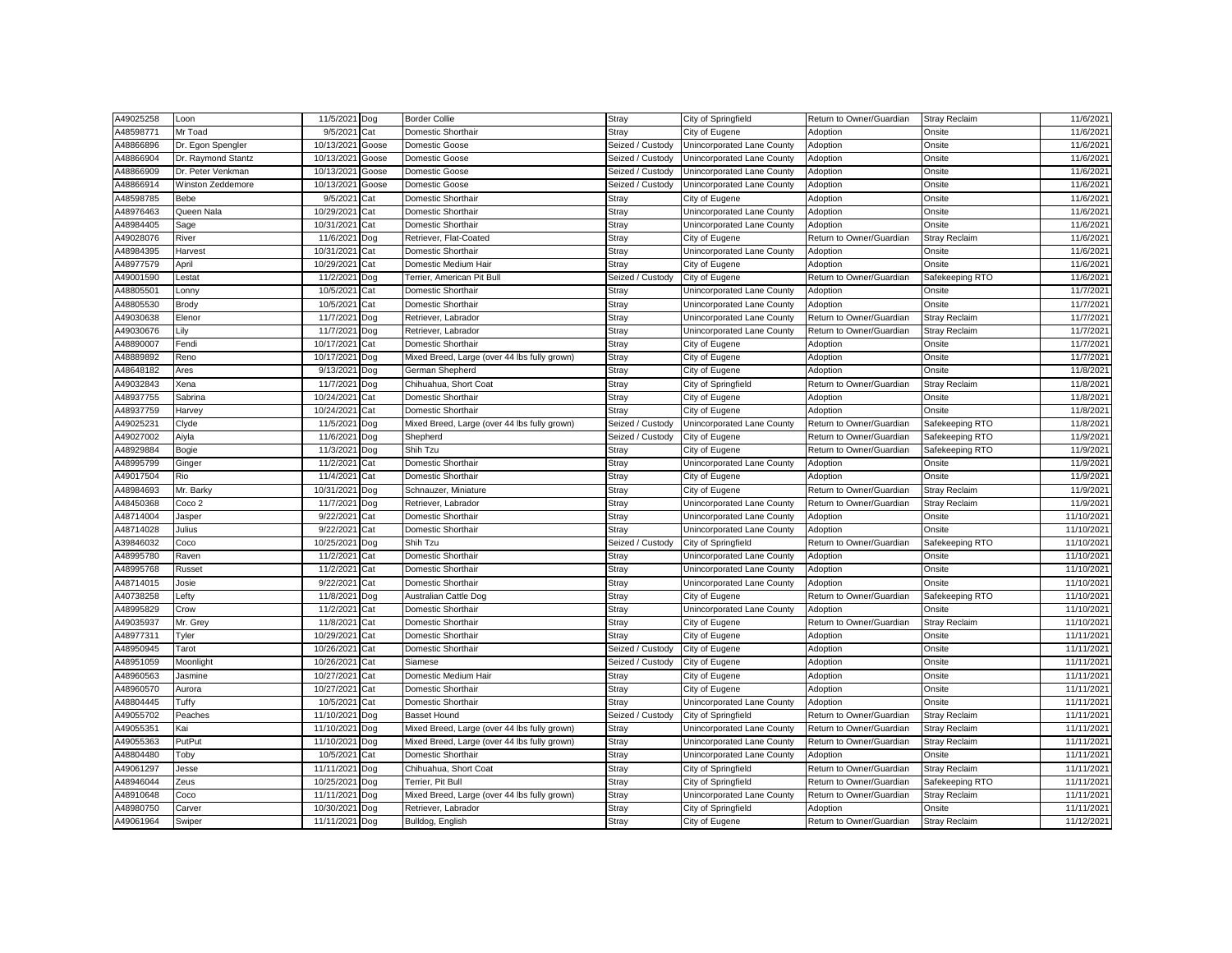| A49039825 | Mister                   | 11/8/2021  | Dog         | Terrier                                      | Seized / Custody | City of Eugene             | Adoption                 | Onsite                   | 11/12/2021 |
|-----------|--------------------------|------------|-------------|----------------------------------------------|------------------|----------------------------|--------------------------|--------------------------|------------|
| A49022650 | Penelope                 | 11/5/2021  | Cat         | Domestic Shorthair                           | Stray            | City of Eugene             | Adoption                 | Onsite                   | 11/12/2021 |
| A48995747 | Midnight                 | 11/2/2021  | Cat         | Domestic Shorthair                           | Stray            | Unincorporated Lane County | Adoption                 | Onsite                   | 11/12/2021 |
| A48995842 | Sesame                   | 11/2/2021  | Cat         | Domestic Shorthair                           | Stray            | Unincorporated Lane County | Adoption                 | Onsite                   | 11/12/2021 |
| A48637279 | Freddie                  | 9/11/202   | Cat         | Domestic Shorthair                           | Stray            | City of Eugene             | Adoption                 | Onsite                   | 11/13/2021 |
| A49067141 | <b>Buster</b>            | 11/12/2021 | Dog         | <b>Border Collie</b>                         | Stray            | City of Springfield        | Return to Owner/Guardian | <b>Stray Reclaim</b>     | 11/13/2021 |
| A49071978 | Astro                    | 11/13/202  | Dog         | Alaskan Husky                                | Stray            | Unincorporated Lane County | Return to Owner/Guardian | Stray Reclaim            | 11/13/202  |
| A49028472 | Oatmeal                  | 11/6/2021  | Dog         | Mixed Breed, Large (over 44 lbs fully grown) | Stray            | City of Eugene             | Adoption                 | Onsite                   | 11/13/2021 |
| A48773802 | Velma                    | 9/30/2021  | Cat         | Domestic Shorthair                           | Stray            | Unincorporated Lane County | Euthanasia               | Unmanageable Medical     | 11/13/2021 |
| A40738258 | Lefty                    | 11/13/202  | Dog         | Australian Cattle Dog                        | Stray            | City of Eugene             | Return to Owner/Guardian | <b>Stray Reclaim</b>     | 11/13/202  |
| A19160628 | Casey                    | 11/13/2021 | Dog         | Terrier, American Pit Bull                   | Stray            | City of Eugene             | Return to Owner/Guardian | <b>Stray Reclaim</b>     | 11/14/202  |
| A49059452 | Kona                     | 11/11/2021 | Cat         | Domestic Shorthair                           | Stray            | City of Eugene             | Return to Owner/Guardian | Stray Reclaim            | 11/14/2021 |
| A49076259 | Lily                     | 11/14/2021 | Dog         | Beagle                                       | Stray            | City of Eugene             | Return to Owner/Guardian | <b>Stray Reclaim</b>     | 11/14/2021 |
| A48815346 | Rowan                    | 10/6/202   | Cat         | Domestic Medium Hair                         | Seized / Custody | City of Eugene             | Adoption                 | Onsite                   | 11/14/2021 |
| A49082349 | Guss                     | 11/15/2021 | Dog         | Mixed Breed, Large (over 44 lbs fully grown) | Stray            | City of Eugene             | Return to Owner/Guardian | <b>Stray Reclaim</b>     | 11/15/2021 |
| A49087145 | Arlo                     | 11/16/2021 | Dog         | Terrier, Pit Bull                            | Stray            | City of Eugene             | Return to Owner/Guardian | <b>Stray Reclaim</b>     | 11/16/202  |
| A49057414 | Iris                     | 11/11/2021 | Dog         | Terrier, Pit Bull                            | Seized / Custodv | City of Eugene             | Return to Owner/Guardian | <b>Stray Reclaim</b>     | 11/16/2021 |
| A49089021 | Captain                  | 11/16/2021 | Dog         | Dachshund, Miniature Long Haired             | Stray            | City of Eugene             | Return to Owner/Guardian | <b>Stray Reclaim</b>     | 11/16/2021 |
| A49094811 | Doa 28th & Jackson       | 11/17/2021 | Cat         | Domestic Longhair                            | Stray            | City of Eugene             | <b>DOA</b>               |                          | 11/17/2021 |
| A49095716 | DOA Club Rd              | 11/17/2021 | Cat         | Domestic Shorthair                           | Stray            | City of Eugene             | <b>DOA</b>               |                          | 11/17/2021 |
| A49008443 | Ash                      | 11/3/2021  | Cat         | Domestic Shorthair                           | Stray            | Unincorporated Lane County | <b>Admin Missing</b>     | Escaped                  | 11/17/2021 |
| A49046956 | Salem                    | 11/9/2021  | Cat         | Domestic Shorthair                           | Stray            | Unincorporated Lane County | Adoption                 | Onsite                   | 11/17/2021 |
| A49098677 | DOA 17th and Chambers    | 11/17/2021 | Cat         | Domestic Shorthair                           | Stray            | City of Eugene             | <b>DOA</b>               |                          | 11/17/2021 |
| A48427585 | Lorcan                   | 8/11/2021  | Cat         | Domestic Shorthair                           | Stray            | Unincorporated Lane County | Adoption                 | Onsite                   | 11/17/2021 |
| A49037953 | Rory                     | 11/8/2021  | Cat         | Domestic Shorthair                           | Seized / Custody | City of Eugene             | Adoption                 | Onsite                   | 11/17/2021 |
| A49101653 | Da Da                    | 11/18/202  | Dog         | Terrier, Pit Bull                            | Seized / Custody | City of Eugene             | Return to Owner/Guardian | Safekeeping RTO          | 11/18/2021 |
| A49101686 | Nena                     | 11/18/2021 | Dog         | Terrier, Pit Bull                            | Seized / Custody | City of Eugene             | Return to Owner/Guardian | Safekeeping RTO          | 11/18/2021 |
| A47839534 | Bear                     | 11/17/2021 | Dog         | Retriever, Labrador                          | Seized / Custody | City of Eugene             | Return to Owner/Guardian | Safekeeping RTO          | 11/18/2021 |
| A48951738 | Jerry                    | 10/26/2021 | Cat         | Domestic Medium Hair                         | Stray            | Unincorporated Lane County | Adoption                 | Onsite                   | 11/18/2021 |
| A48951713 | George                   | 10/26/202  | Cat         | Domestic Medium Hair                         | Stray            | Unincorporated Lane County | Adoption                 | Onsite                   | 11/18/202  |
| A49081381 | Chase                    | 11/15/202  | Dog         | Rhodesian Ridgeback                          | Stray            | Unincorporated Lane County | Return to Owner/Guardian | <b>Stray Reclaim</b>     | 11/18/2021 |
| A49081413 | Caremila                 | 11/15/202  | Dog         | Rhodesian Ridgeback                          | Stray            | Unincorporated Lane County | Return to Owner/Guardian | <b>Stray Reclaim</b>     | 11/18/2021 |
| A48951706 | Sakura                   | 10/26/2021 | Cat         | Domestic Medium Hair                         | Stray            | Unincorporated Lane County | Adoption                 | Onsite                   | 11/18/2021 |
| A49076065 | Wisteria                 | 11/14/2021 | Cat         | Domestic Shorthair                           | Stray            | City of Eugene             | Adoption                 | Onsite                   | 11/19/2021 |
| A49076078 | <b>Birch</b>             | 11/14/202  | Cat         | Domestic Shorthair                           | Stray            | City of Eugene             | Adoption                 | Onsite                   | 11/19/202  |
| A48833110 | Dexter                   | 11/15/202  | Dog         | Retriever, Labrador                          | Stray            | Unincorporated Lane County | Return to Owner/Guardian | <b>Stray Reclaim</b>     | 11/19/202  |
| A49091665 | Ellie                    | 11/16/2021 | Dog         | Retriever, Labrador                          | Stray            | City of Springfield        | Return to Owner/Guardian | <b>Stray Reclaim</b>     | 11/19/2021 |
| A49111333 | Patronus                 | 11/19/2021 | Dog         | Shih Tzu                                     | Stray            | City of Eugene             | Return to Owner/Guardian | <b>Stray Reclaim</b>     | 11/19/2021 |
| A49076408 | Luna                     | 11/14/202  | Dog         | Siberian Husky                               | Seized / Custody | City of Eugene             | Return to Owner/Guardian | Hearing Complete/PDD RTO | 11/19/202  |
| A49112371 | Bourbon                  | 11/19/2021 | Dog         | Poodle, Miniature                            | <b>Stray</b>     | Unincorporated Lane County | Return to Owner/Guardian | <b>Stray Reclaim</b>     | 11/19/2021 |
| A49114124 | DOA Broadway & Van Buren | 11/19/2021 | Cat         | Domestic Medium Hair                         | Stray            | City of Eugene             | <b>DOA</b>               |                          | 11/19/2021 |
| A49082349 | Guss                     | 11/19/2021 | Dog         | Mixed Breed, Large (over 44 lbs fully grown) | Stray            | Unincorporated Lane County | Return to Owner/Guardian | Stray Reclaim            | 11/19/2021 |
| A49061220 | Colby                    | 11/11/2021 | Dog         | <b>Border Collie</b>                         | Stray            | City of Eugene             | Euthanasia               | Unmanageable Behavior    | 11/20/2021 |
| A49117667 | Kiwi                     | 11/20/2021 | <b>Bird</b> | Conure                                       | Stray            | City of Eugene             | Return to Owner/Guardian | <b>Stray Reclaim</b>     | 11/21/2021 |
| A48689680 | Rex                      | 11/19/2021 | Dog         | Boxer                                        | Stray            | City of Eugene             | Return to Owner/Guardian | <b>Stray Reclaim</b>     | 11/21/2021 |
| A49120288 | Doc                      | 11/21/2021 | Dog         | Shepherd                                     | Stray            | City of Eugene             | Return to Owner/Guardian | <b>Stray Reclaim</b>     | 11/22/2021 |
| A48717383 | Stan                     | 10/8/2021  | Cat         | Domestic Shorthair                           | Stray            | City of Eugene             | Adoption                 | Onsite                   | 11/22/2021 |
| A42042753 | Rawley Wigglebutt        | 11/17/2021 | Dog         | Retriever, Labrador                          | Stray            | City of Springfield        | Return to Owner/Guardian | <b>Stray Reclaim</b>     | 11/22/2021 |
| A49060183 | Earl                     | 11/11/2021 | Rabbit      | American Fuzzy Lop                           | Stray            | City of Eugene             | Adoption                 | Onsite                   | 11/22/2021 |
| A49096602 | Pookey                   | 11/17/2021 | Dog         | Terrier, American Staffordshire              | Stray            | Unincorporated Lane County | Return to Owner/Guardian | Stray Reclaim            | 11/22/2021 |
| A49131098 | Waylon                   | 11/23/2021 | Dog         | Australian Shepherd, Miniature               | Stray            | Unincorporated Lane County | Return to Owner/Guardian | <b>Stray Reclaim</b>     | 11/23/2021 |
| A49121051 | Cider                    | 11/21/2021 | Cat         | Domestic Longhair                            | Stray            | City of Eugene             | Adoption                 | Onsite                   | 11/23/2021 |
| A49121059 | Cocoa                    | 11/21/2021 | Cat         | Domestic Longhair                            | Stray            | City of Eugene             | Adoption                 | Onsite                   | 11/23/2021 |
| A49106114 | Galen                    | 11/18/2021 | Cat         | Siamese                                      | Stray            | City of Eugene             | Adoption                 | Onsite                   | 11/23/2021 |
|           |                          |            |             |                                              |                  |                            |                          |                          |            |